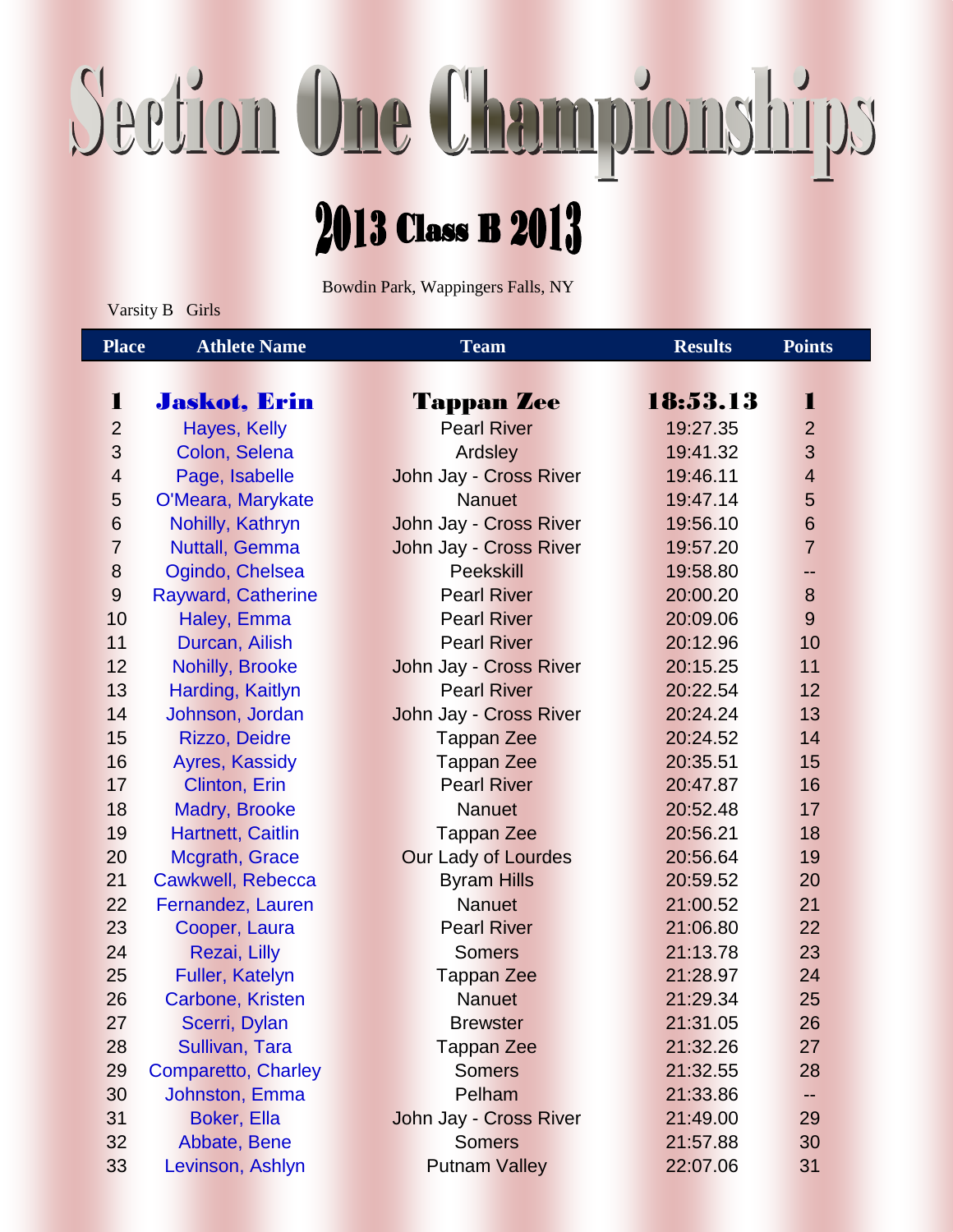| 34 | Newman, Gracie             | John Jay - Cross River     | 22:13.85 | 32 <sub>2</sub> |
|----|----------------------------|----------------------------|----------|-----------------|
| 35 | Lucas, Jasmyn              | <b>Peekskill</b>           | 22:23.94 |                 |
| 36 | Maguire, Jamie             | <b>Brewster</b>            | 22:25.39 | 33              |
| 37 | Melly, Katie               | <b>Somers</b>              | 22:25.99 | 34              |
| 38 | Vondollen, Erin            | <b>Tappan Zee</b>          | 22:27.26 | 35              |
| 39 | <b>Jones, Louise</b>       | <b>Nyack</b>               | 22:29.34 | 36              |
| 40 | Nikac, Olivia              | <b>Nanuet</b>              | 22:31.83 | 37              |
| 41 | Portante, Ariana           | <b>Brewster</b>            | 22:36.13 | 38              |
| 42 | DiCola, Katie              | <b>Hendrick Hudson</b>     | 22:40.61 |                 |
| 43 | Watt, Maya                 | <b>Somers</b>              | 22:48.54 | 39              |
| 44 | Mcniff, Janie              | Rye                        | 22:51.85 | 40              |
| 45 | Chihiro, Yorita            | Edgemont                   | 22:53.56 |                 |
| 46 | Shea, Eileen               | <b>Our Lady of Lourdes</b> | 23:03.06 | 41              |
| 47 | Pauta, Jenny               | <b>Brewster</b>            | 23:04.67 | 42              |
| 48 | Lefkowitz, Kyle            | <b>Harrison</b>            | 23:05.94 | 43              |
| 49 | Acevedo, Nina              | <b>Our Lady of Lourdes</b> | 23:11.18 | 44              |
| 50 | <b>Weiland, Maddy</b>      | <b>Byram Hills</b>         | 23:12.32 | 45              |
| 51 | <b>Cassidy, Claire</b>     | <b>Putnam Valley</b>       | 23:13.42 | 46              |
| 52 | Robertson, Zoe             | <b>Nyack</b>               | 23:15.78 | 47              |
| 53 | Alves, Liana               | <b>Hendrick Hudson</b>     | 23:18.74 |                 |
| 54 | Lowery, Mia                | <b>Nanuet</b>              | 23:23.46 | 48              |
| 55 | <b>Brand, Katie</b>        | Rye                        | 23:39.59 | 49              |
| 56 | Pertak, Brianna            | <b>Harrison</b>            | 23:40.21 | 50              |
| 57 | <b>Borkenstein, Shelby</b> | Edgemont                   | 23:45.06 | --              |
| 58 | Rocchi, Catherine          | <b>Harrison</b>            | 23:46.33 | 51              |
| 59 | Segal, Ruth                | Ardsley                    | 23:50.55 | 52              |
| 60 | Gonzalez, Nadia            | <b>Harrison</b>            | 23:51.53 | 53              |
| 61 | Love, Noelle               | <b>Byram Hills</b>         | 23:53.08 | 54              |
| 62 | Cohen, Sasha               | <b>Nyack</b>               | 23:54.77 | 55              |
| 63 | Cole, Allison              | <b>Nyack</b>               | 23:56.10 | 56              |
| 64 | Scerri, Samantha           | <b>Brewster</b>            | 24:00.97 | 57              |
| 65 | Sanchez, Alexandra         | <b>Harrison</b>            | 24:07.26 | 58              |
| 66 | Mcgowan, Jackalynn         | Rye                        | 24:13.35 | 59              |
| 67 | Rasmussen, Ella            | <b>Hendrick Hudson</b>     | 24:18.53 | --              |
| 68 | Pein, Romy                 | <b>Harrison</b>            | 24:21.38 | 60              |
| 69 | <b>Hutchins, Celia</b>     | <b>Nyack</b>               | 24:28.68 | 61              |
| 70 | Kanno, Hanae               | Rye                        | 24:30.83 | 62              |
| 71 | <b>Beninati, Carlie</b>    | <b>Harrison</b>            | 24:41.46 | 63              |
| 72 | Cuomo, Amelia              | <b>Brewster</b>            | 24:42.47 | 64              |
| 73 | Cruz, Shannon              | <b>Eastchester</b>         | 24:46.85 | 65              |
| 74 | Ohle, Jessica              | <b>Nanuet</b>              | 24:48.50 | 66              |
| 75 | Zhang, Angel               | <b>Putnam Valley</b>       | 24:49.97 | 67              |
| 76 | York, Victoria             | <b>Putnam Valley</b>       | 24:50.53 | 68              |
| 77 | Iwagami, Lisa              | <b>Eastchester</b>         | 24:52.55 | 69              |
| 78 | Davis, Rachel              | Rye                        | 24:56.18 | 70              |
| 79 | Rios, Valentina            | <b>Byram Hills</b>         | 25:05.30 | 71              |
| 80 | Bruni, Gina                | <b>Byram Hills</b>         | 25:07.40 | 72              |